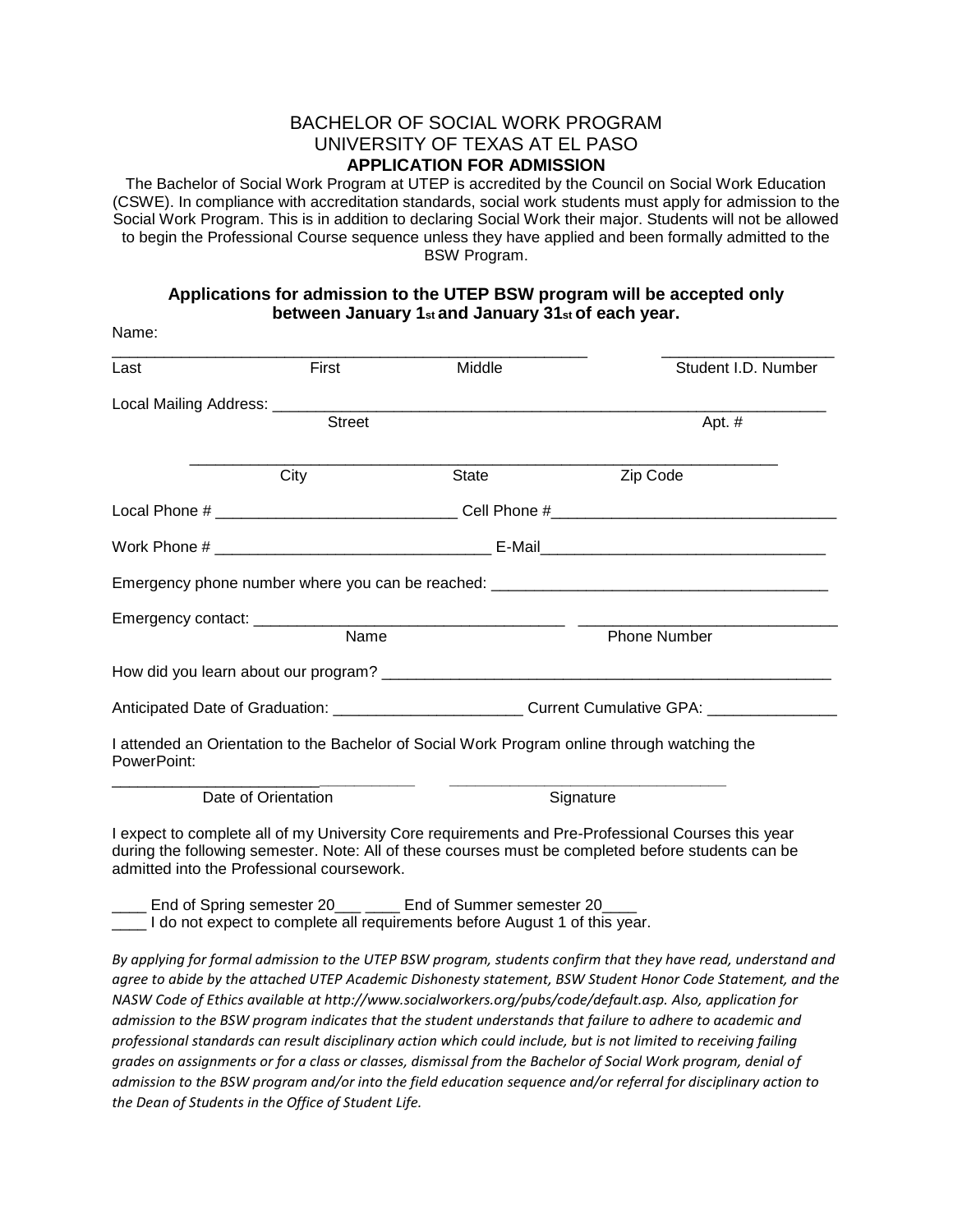## ACADEMIC DISHONESTY POLICY University of Texas at El Paso

It is the philosophy of the University of Texas at El Paso that academic dishonesty is a completely unacceptable mode of conduct and will not be tolerated in any form. All persons involved in academic dishonesty will be disciplined in accordance with University regulations and procedures.

Scholastic dishonesty includes but is not limited to cheating, plagiarism, collusion, submission for credit of any work or materials that are attributable in whole or in part to another person, taking an examination for another person, or any act designed to give unfair advantage to a student or the attempt to commit such acts.

### HONOR CODE STATEMENT UTEP Social Work Department

UTEP's policies on academic dishonesty are important to the Social Work Program. Social work, like other professions, is based on ethics and values. A key professional value identified by the Code of Ethics of the National Association of Social Workers (NASW), is integrity. Synonyms for integrity are honor, honesty, truthfulness, veracity, reliability and uprightness.

The Social Work Program supports a student Honor Code. The student Honor Code acknowledges that when a student is unethical it hurts not only other students, but damages the unethical student as well. As a group, social workers are responsible for monitoring the professional conduct of their peers. The Honor Code is the mechanism by which UTEP social work students protect the integrity of the group. When a person ignores others' unethical behavior, it weakens our profession and puts future clients at risk.

Integrity is important to Social Workers because we encounter people when they are most vulnerable. Also, our input as professionals can change the course of people's lives. Based on our verbal or written opinions people can be labeled as having emotional issues, convicted of breaking laws, have their children removed from the home, be committed for observation for psychiatric problems, and so forth. It is important that social workers are competent to assess a person, diligent about producing accurate documentation, and respectful of even their most vulnerable or difficult clients.

In response to UTEP's policies on academic dishonesty, all suspected cases of academic dishonesty will be referred to the Office of Student Life. The Office of Student Life can impose various sanctions including giving a student a grade of "F" in a course, or suspension or dismissal from the university, among others.

The Social Work Department may impose additional sanctions for academic dishonesty and may impose sanctions for failure to comply with the NASW Code of Ethics, including dismissal from the Bachelor of Social Work program, or denial of entry into the program and/or field practicum. In addition to requiring students to avoid academic dishonesty themselves and to comply with the NASW Code of Ethics, when a person ignores others' unethical behavior it is demonstrates a lack of integrity.

If you suspect unethical behavior such as academic dishonesty, please report it to your instructor. Your instructor will take action as outlined in the Social Work Department's Student Manual and/or of the University (available on the UTEP Office of Student Life web site).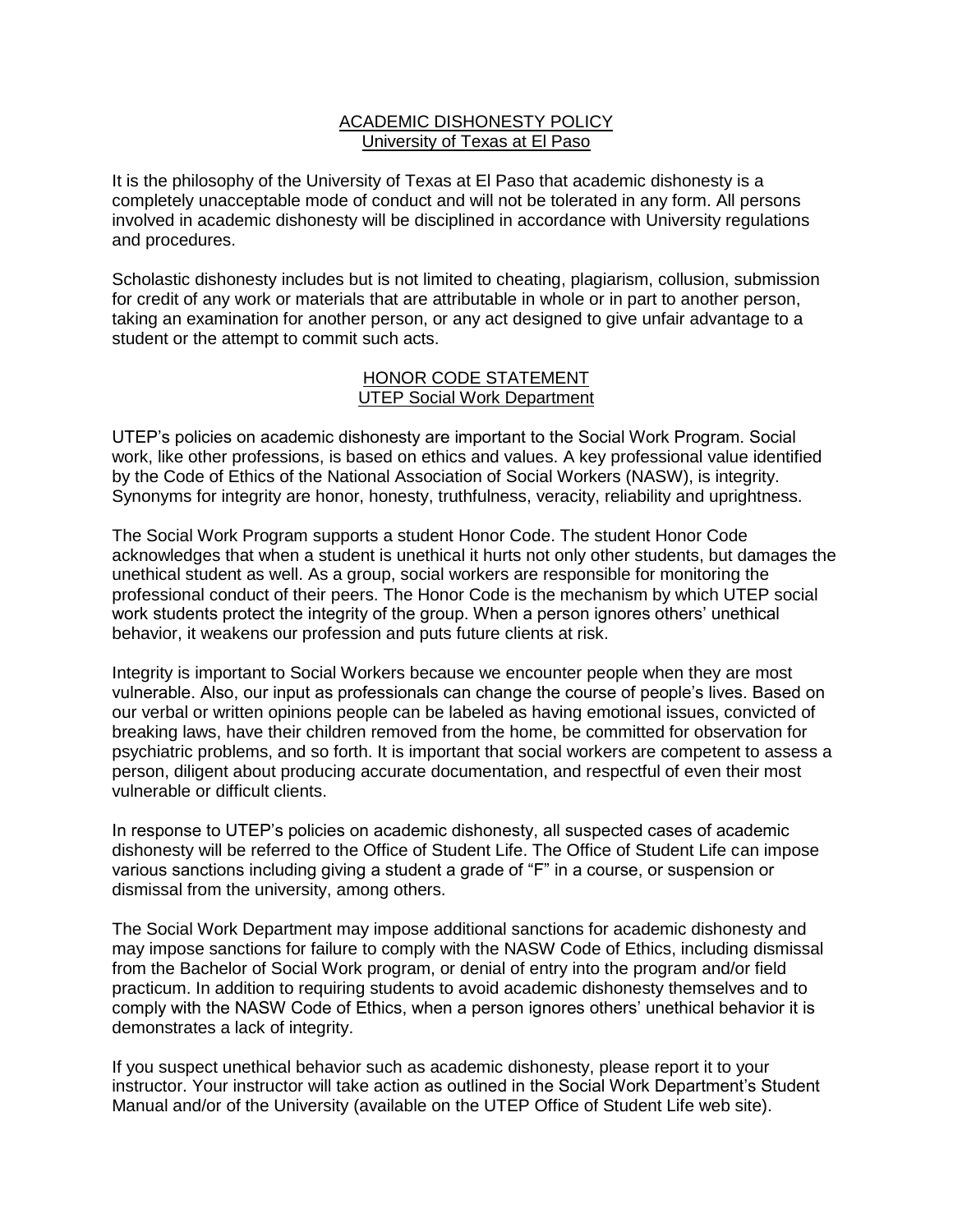## INFORMATION ABOUT CRIMINAL BACKGROUND CHECKS AND DRUG SCREENING

The UTEP Department of Social Work *does not require that students undergo a criminal background check or drug screening* for admission into the program. Please be advised that some field practicum agencies may require students to get a criminal background check or to take drug screenings or other medical tests as a prerequisite to the field practicum with that agency. Also, the Texas State Board of Social Work Examiners asks applicants for Social Work licenses if they have committed a felony, although having done so does not preclude licensure. Additionally, organizations that employ social workers may require criminal background checks as part of the process of applying for jobs.

# **UTEP BSW PROGRAM ADMISSION REQUIREMENTS AND APPLICATION INSTRUCTIONS**

Formal admission to the Social Work program is required by the Council of Social Work Education. Admission decisions are made by the BSW Admissions Committee. Admission to the BSW program is a prerequisite to attempting BSW professional coursework.

# **ADMISSIONS PROCESS**

Students wishing to earn a BSW degree from UTEP must complete an admission application. **Applications will be accepted between January 1st to January 31st in the semester before the student wants to start BSW professional course work in the Fall semester**. Complete applications that meet minimum requirements will be reviewed by the BSW Admissions Committee for possible admission.

# **COMPLETION OF THE APPLICATION PACKET**

**The following materials must be included in the Application for Admission to the BSW Program. All materials should be submitted together.** 

**Please initial next to each requirement to ensure you have included the item in the application packet.** 

\_\_\_\_\_\_ 1) Completed Application for Admission for the Bachelor of Social Work Program including signed statement of viewing the UTEP BSW Program Orientation online through the department of social work.

\_\_\_\_\_\_ 2) Transcript(s)

a. Official transcripts from EPCC, UTEP, and other 2- or 4-year institutions the student has attended

b. If not reflected in the transcripts described in (a), a transcript showing grades for the Fall semester just completed and courses in progress for the current spring semester.

3) A resume showing work and volunteer experience. The resume should indicate if employment is/was full or part time and the number of volunteer hours completed, and tasks performed as an employee or volunteer. Assistance in developing a resume can be obtained through the University Career Center

(http://sa.utep.edu/careers/)

4) A completed BSW Application Essay. Instructions on completing the BSW Application Essay are attached. Assistance in developing the BSW Application Essay can be obtained at the UTEP Writing Center (http://uwc.utep.edu/)

5) The Experience Summary Form. This form captures all of your work and volunteer experience.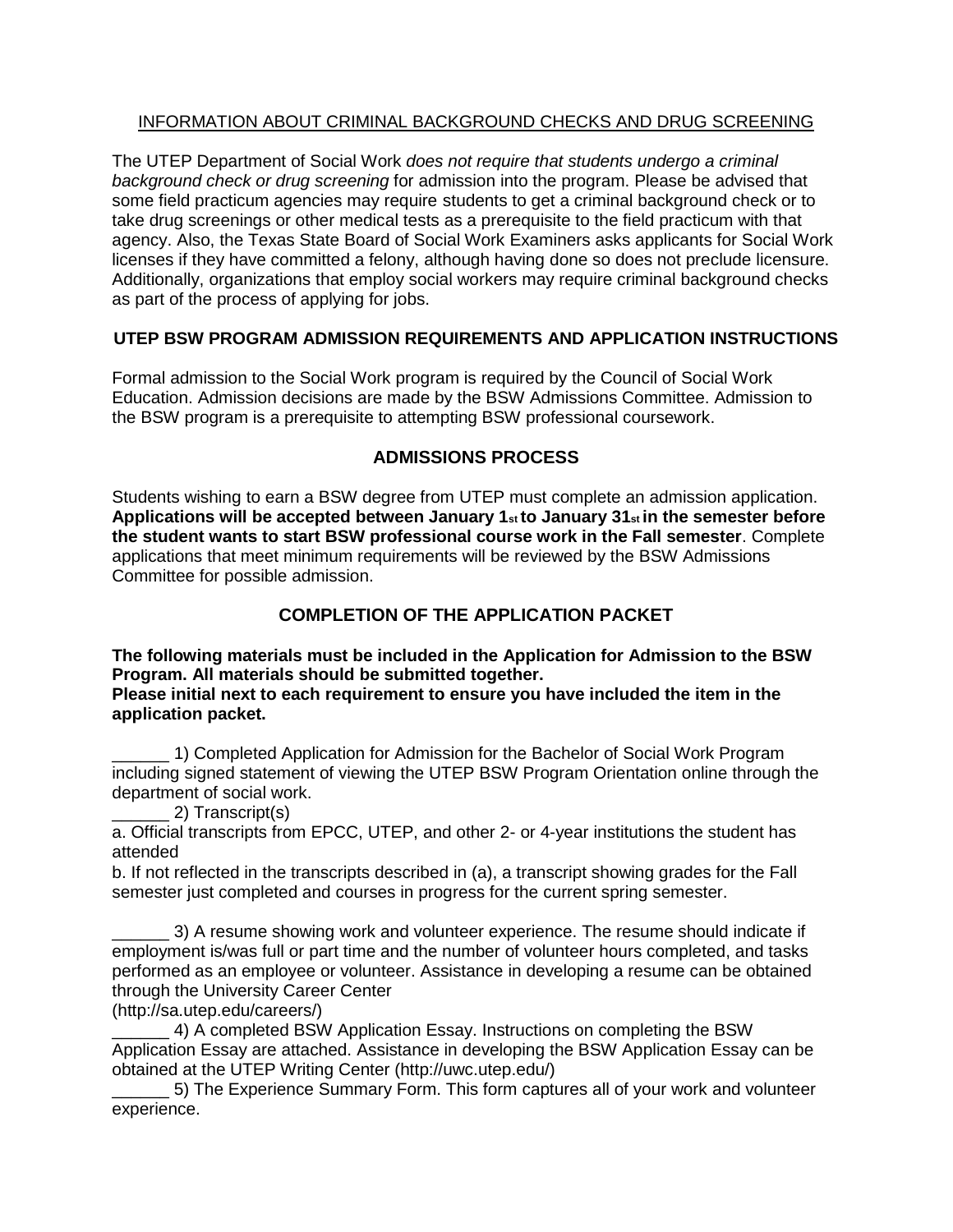\_\_\_\_\_\_ 6) Two letters of recommendation.

a. Use the Letter of Recommendation forms provided with your application.

b. Preferred sources of letters of recommendation are shown under the question "What is your current or past relationship to the applicant?" on the Letter of Recommendation form

c. Place letters of recommendation in sealed envelopes and have the person completing the recommendation sign their name across the back of the sealed envelope.

\_\_\_\_\_\_7) Updated Degree Plan - Can be requested from the College of Health Sciences' Student Support Center located in Room 200 or at [studentsupportcenter@utep.edu](mailto:studentsupportcenter@utep.edu)

# **ADMISSION CRITERIA**

## **Minimum Requirements**

1) Cumulative GPA of 2.8 or higher GPA is determined by GPA"S earned at all colleges and iniversities.

2) Viewing the UTEP BSW Program Orientation Online on the social work department website

3) Completion of all University Core and Pre-professional course work. (Students currently enrolled in University Core and Pre-professional courses, and having a maximum of two remaining University Core and Pre-professional courses [including incompletes] may be considered for Conditional Admission).

4) No "D" or "F" in any courses that will appear on the Social Work Degree Plan. Students may wish to retake courses in which they received a "D" or "F".

## **Review of Applications**

A limited number of students will be admitted to the BSW Program each academic year. Student selection will be based on ratings of student's applications by the BSW Admissions Committee. Applications will be screened for completeness and reaching minimum requirements. Faculty members will rate complete applications that meet minimum requirements based on the following criteria:

1) Cumulative Grade Point Average (GPA)

- 2) Hours of human services experience (paid or volunteer)
- 3) Score on the BSW Application Essay
- 4) Rating of student's references

A letter notifying students of their admission status will be mailed prior to the beginning of registration for the upcoming summer and fall semesters. Possible admission statuses are: 1. *Admitted*: Student has been admitted to the BSW Program. Only those students who have the highest composite score and rank among applicants will be admitted.

2. *Conditional Admission:* Student is conditionally admitted pending completion of University Core and Pre-professional courses. Student transcripts will be reviewed in August and conditionally admitted students who have not completed all lower division course work will be dropped from professional courses, and students will need to reapply the following Spring semester for admission the following year.

3. *Waitlist:* Not admitted due to cohort size: The number of student places available in the BSW program is limited by the Council on Social Work Education accreditation guidelines on faculty to student ratio and maximum class sizes. Not every student who applies to the major will be admitted. Only those students who have the highest composite score and rank among